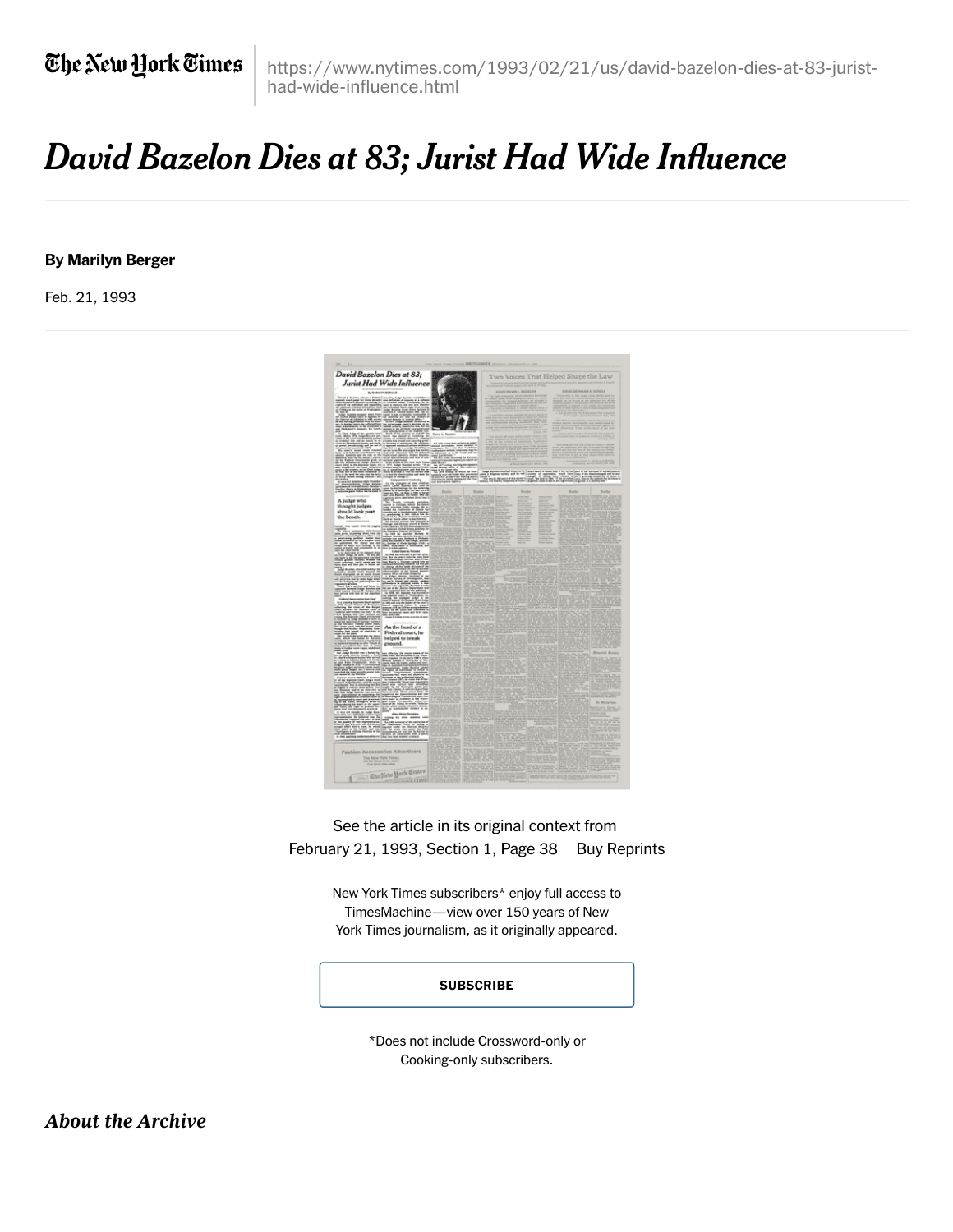This is a digitized version of an article from The Times's print archive, before the start of online publication in 1996. To preserve these articles as they originally appeared, The Times does not alter, edit or update them.

Occasionally the digitization process introduces transcription errors or other problems; we are continuing to work to improve these archived versions.

David L. Bazelon, who as a Federal appeals court judge for three decades wrote landmark opinions extending the rights of the individual and expanding the rights of criminal defendants, died on Friday at his home in Washington. He was 83.

Judge Bazelon stepped down from the United States Court of Appeals for the District of Columbia in 1985, saying he was having problems with his memory. In his last years, he suffered from what was believed to be Alzheimer's and Parkinson's diseases, his family said.

As Chief Judge of the appeals court from 1962 to 1978, Judge Bazelon presided as the court was breaking ground in criminal law and on issues as diverse as Presidential power and nuclear power, broadcasting and the use of the powerful insecticide DDT.

His court's broad reach resulted from its jurisdiction over Federal regulatory agencies and its role as the appellate court for the nation's capital. As the Federal Government grew, so did the influence of Judge Bazelon's court. Next to the Supreme Court, his was considered the most influential court in the country. As its Chief Judge, he was one of the most influential jurists in the land. He was also the focus of sharp debate among admirers and detractors. Pursuit of Fairness

In a career spanning eight Presidential administrations, Judge Bazelon (pronounced BAAzeh-lawn) became a familiar figure in Washington society, a welcome guest with a warm sense of humor, who stayed trim by jogging regularly.

He was a handsome, white-haired man, given to peering down from the bench over his halfglasses, often to ask a penetrating question. Rather than follow precedent set in a simpler time, he questioned the status quo and sought to apply new findings in the social sciences and psychiatry to issues the court faced.

In an interview as he stepped down as Chief Judge, he said: "In this job, you have to ask the questions that tend toward greater fairness. Without the right questions, you'll never get the facts that will lead you to better answers."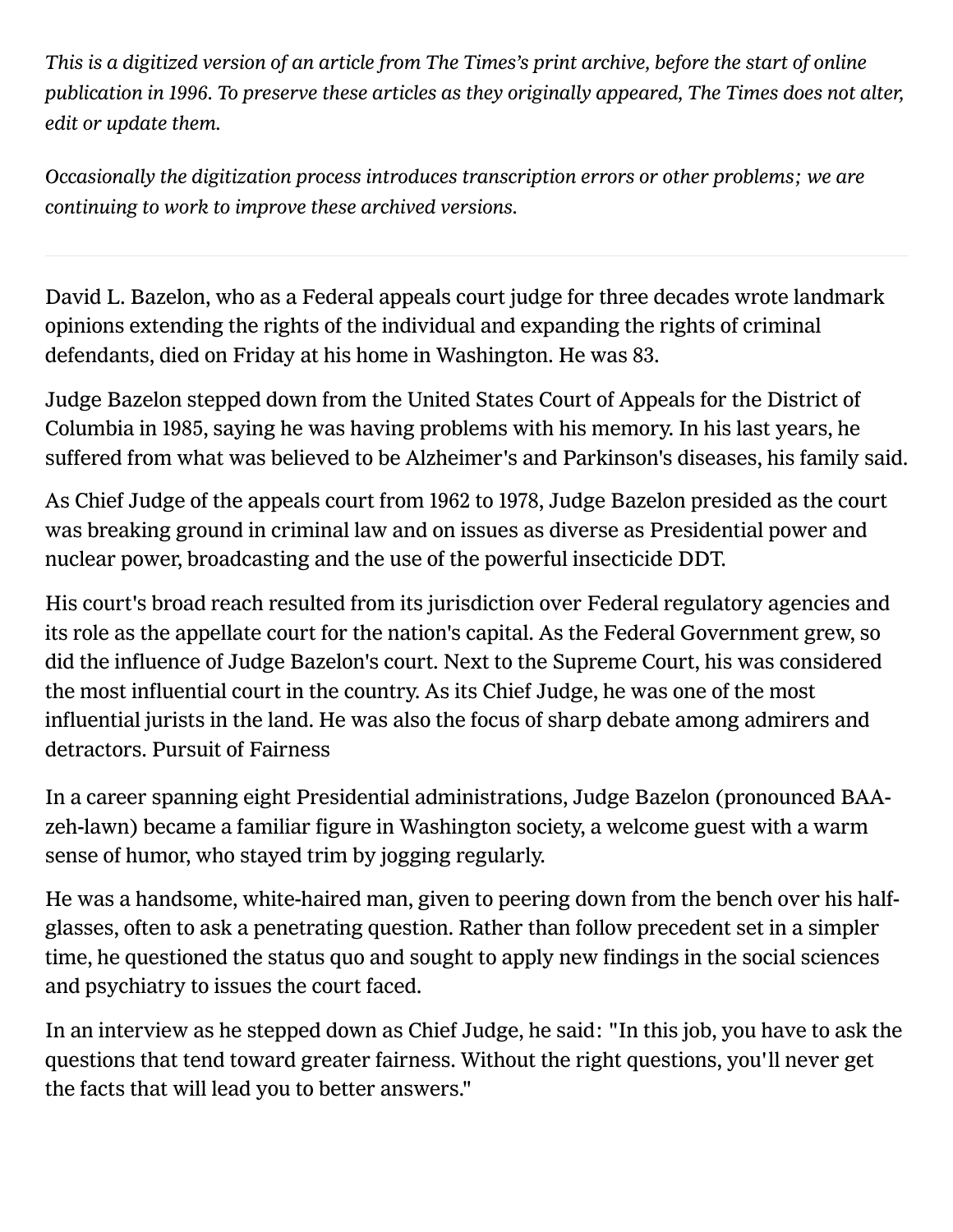Judge Bazelon, who believed that the judiciary should reach beyond the bench and speak out on social issues, was assailed by conservatives as being soft on crime and by some legal scholars for bringing the judiciary into the regulatory process.

There was a spirited and bitter antagonism between Judge Bazelon and Chief Justice Warren E. Burger, who had served with him on the appellate court. 'Judicial Intervention Run Riot'

In a scathing Supreme Court opinion in 1978, Justice William H. Rehnquist, reflecting the views of the Burger Court, accused the Bazelon court of "judicial intervention run riot." In the 7-to-0 opinion, with two Justices not voting, the Supreme Court overturned a decision by Judge Bazelon's court to block the operation of nuclear reactors at the Vermont Yankee power plant. The lower court took the action even though the Nuclear Regulatory Commission had issued an operating license for the plant.

The Justices declared that the lower court, which had based its decision mainly on environmental grounds, had no business imposing its own "notion of which procedures are best or most likely to further some vague, undefined public good."

But Judge Bazelon was a heroic figure to many liberals. Joseph L. Rauh Jr., the Washington lawyer who served as a clerk to Justices Benjamin Cardozo and Felix Frankfurter, wrote to Judge Bazelon in 1979, "I have worked for great judges and have known many more great judges, but I believe you have had the most socially useful judicial career in my lifetime."

Former Justice William J. Brennan Jr. of the Supreme Court, long a close friend of Judge Bazelon, said his major contribution was in extending the Bill of Rights to restrict state power. Justice Brennan said in an interview in 1989 that Judge Bazelon was particularly instrumental in expanding the right of defendants in criminal cases to be represented in court and in extending to the states, through a series of rulings during his years on the appellate court, the right to prohibit evidence that was improperly acquired.

It was not enough, in Judge Bazelon's view, for a defendant to have legal representation. He believed that the Constitution required the court to look at the quality of that representation. When he saw a lawyer who did not put enough effort into a case, he would often point at the lawyer and say, "There goes a walking violation of the Sixth Amendment." Redefining Criminal Insanity

In 1954, applying modern psychiatric theories, Judge Bazelon established a new definition of insanity as a defense in criminal cases. Previously, for almost a century, the test was whether the defendant knew right from wrong. Judge Bazelon wrote in his decision in Durham v. United States that "an accused is not criminally responsible if his unlawful act was the product of mental disease or mental defect."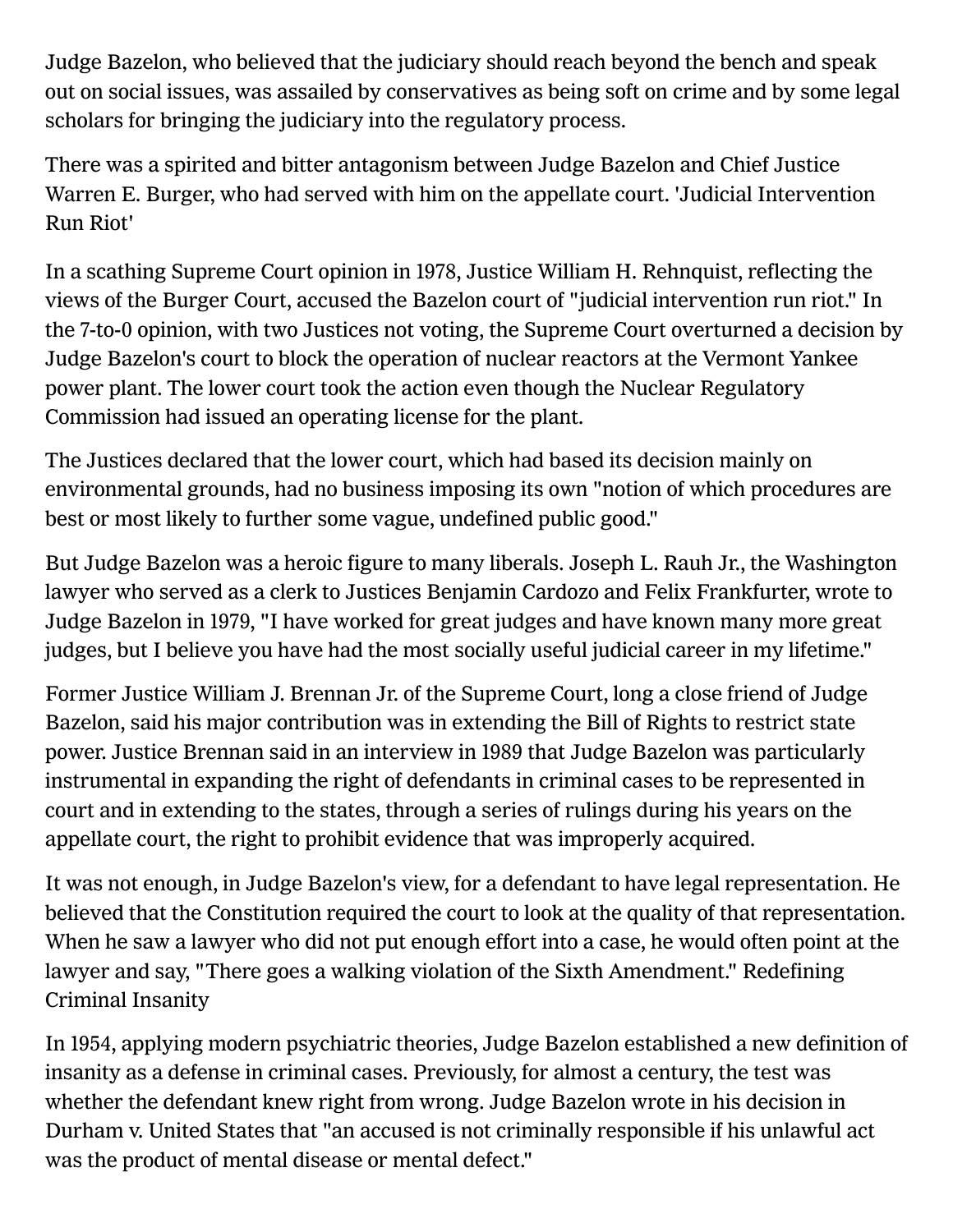In 1972 Judge Bazelon concurred in his three-judge court's decision to establish a more restrictive test, but his opinion in the Durham case generated new consideration of the insanity rule.

Much of his activity on and off the bench was aimed at removing the causes of criminal behavior, making prisons less brutal and assuring greater fairness in sentencing. He vigorously opposed mandated prison sentences that did not give a judge flexibility to set the term. He also urged that society deal with injustices that he believed bred crime: poverty, broken families, racial discrimination and lack of educational opportunity.

In an article in The New York Times in 1977, Judge Bazelon wrote: "It is always easy to concede the inevitability of social injustice and find the serenity to accept it. The far harder task is to feel its intolerability and seek the strength to change it." Compassion for Underdog

As the youngest of nine children, David Lionel Bazelon once said he came by his feelings for the underdog almost as a birthright. He was born in Superior, Wis., on Sept. 3, 1909, to Israel and Lena Bazelon. His father, who ran a general store, died when David was 2 years old.

The family, virtually penniless, moved to Chicago, where the future judge attended public schools. He attended the University of Illinois but transferred to Northwestern University, graduating in 1931 with a law degree. All the while he worked as a store clerk or movie usher to pay his way.

He entered private law practice in Chicago and became active in Democratic politics. In 1935 he was appointed an assistant United States attorney for the Northern District of Illinois.

In 1936 he married Miriam M. Kellner. Besides his wife, his survivors include two sons, Richard of Philadelphia and James of San Diego; a brother, Gordon of Palm Springs, Calif.; a sister, Anne Safer of Milwaukee, and four granddaughters. Called Upon by Truman

In 1940, he returned to private practice. But six years later he went back into Government service after President Harry S. Truman named him an assistant Attorney General. He was put in charge of the lands division of the Justice Department. In 1947 he became administrator of the Justice Department's Office of Alien Property.

J. Edgar Hoover, Director of the Federal Bureau of Investigation, was an early friend and patron, despite differences in political views. It was Hoover who urged Mr. Bazelon to take the job in the Justice Department and who supported him for the judiciary.

In 1949, Mr. Bazelon was named to the appeals court in Washington, becoming the youngest judge in the court's history. He became Chief Judge in 1962 and was the leader of the court's liberal majority before he stepped down in 1978. In 1979 he accepted senior status on the court and continued to hear occasional cases and write opinions until 1985.